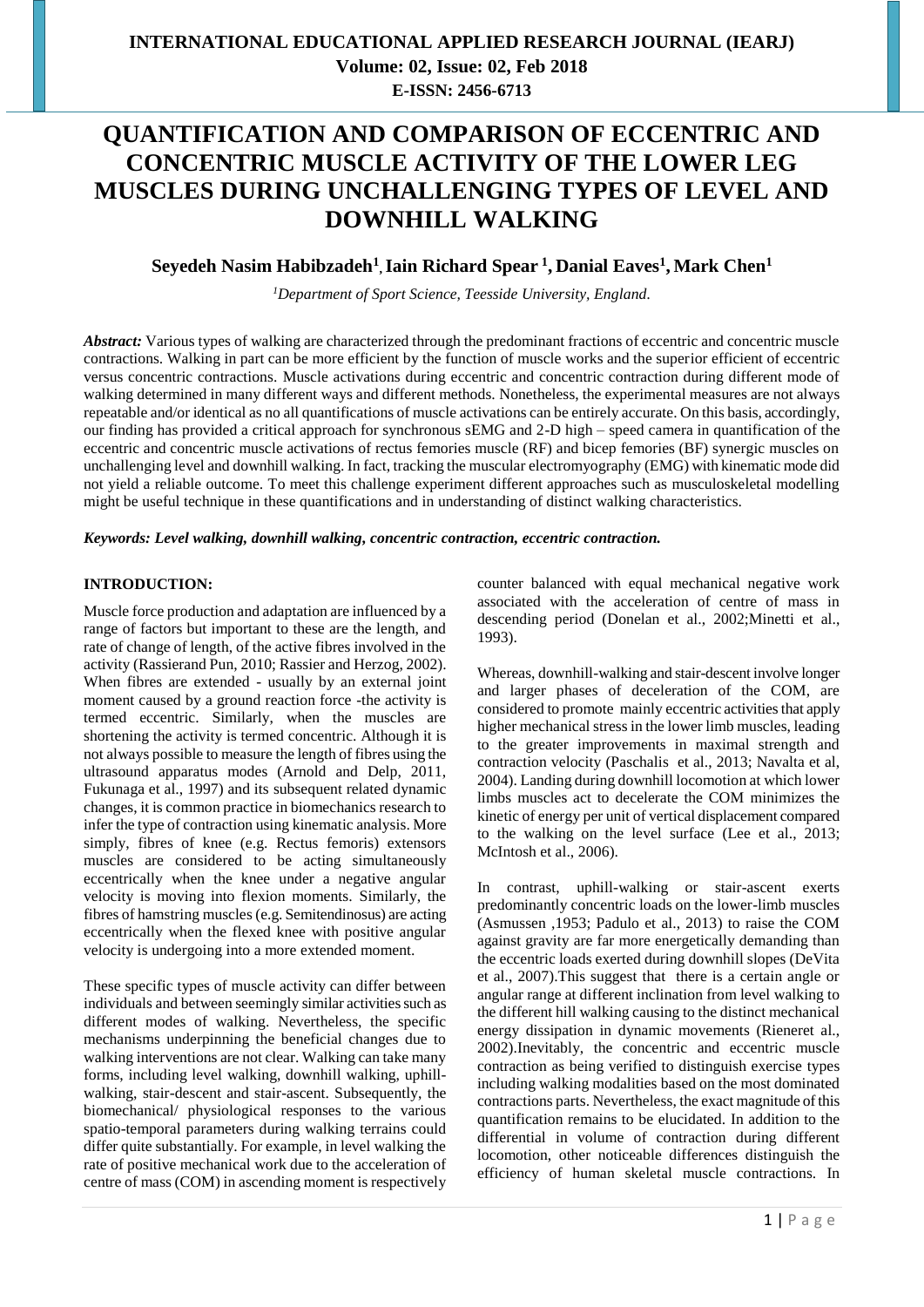addition, a few studies have quantified the muscle works in part from biauricularmuscle (e.g. quadriceps and hamstring) in lower limbs extremities.

Recent research reveals that eccentric loads can elicit highly desirable changes in the neuro-mechanics, enabling the muscles to respond more effectively and with greater control to varying (or even unexpected) load requirements (Elmer et al., 2012). On this basis it is plausible to suggest that the promotion of downhill-walking or stair-descent by increasing the eccentric loads on the leg musculature may be a useful adjunct to populations for whom power and control are diminished, for example in older adults or patients suffering sarcopenia. Moreover, available evidence demonstrated that exercise, which typically involve eccentric workout, has helped to enhance concentric and isometric abilities [\(Maeo](http://www.ncbi.nlm.nih.gov/pubmed/?term=Maeo%20S%5BAuthor%5D&cauthor=true&cauthor_uid=25285470) et al., 2015). Eccentric muscle action by attaining higher force production with lower electromyography (EMG) activity also induced more site-specific osteogenic response in lower limbs muscle than concentric muscle action[\(Hawkins e](http://www.ncbi.nlm.nih.gov/pubmed/?term=Hawkins%20SA%5BAuthor%5D&cauthor=true&cauthor_uid=10487370)t al., 1999).Advancing age however, notably affect the leg mechanic to walk on different inclines [\(Franz](http://www.ncbi.nlm.nih.gov/pubmed/?term=Franz%20JR%5Bauth%5D) and [Kram,](http://www.ncbi.nlm.nih.gov/pubmed/?term=Kram%20R%5Bauth%5D) 2013). For this reason, maintaining lower limbs eccentric strength is important for preserving functional independency and mobility [\(Roige](http://www.ncbi.nlm.nih.gov/pubmed/?term=Roig%20M%5BAuthor%5D&cauthor=true&cauthor_uid=20303404)t al., 2010). Eccentric strength also is an influential factor in the most of the competitive sports (e.g. Alpine ski) [\(Vogt](https://www.ncbi.nlm.nih.gov/pubmed/?term=Vogt%20M%5BAuthor%5D&cauthor=true&cauthor_uid=24505103)  and [Hoppeler,](https://www.ncbi.nlm.nih.gov/pubmed/?term=Hoppeler%20HH%5BAuthor%5D&cauthor=true&cauthor_uid=24505103) 2014).

The aim of this study will be to quantify and compare modes of delivering eccentric and concentric loads via walking to the lower weight – bearings limbs to identify a feasible and meaningful eccentric training stimulus for specifically older adults. Distinct pattern of eccentric and concentric human muscle actions can provide an effectiveness technique for muscle behaviour on functional performances such as maintaining gait.

### **MATERIAL AND METHODS:**

#### **Participants:**

Nine male participants with the mean ( $\pm$ sd) age: 29.00  $\pm$ 6.14 years; height:  $175.48 \pm 5.88$  cm; body weight:  $71.53 \pm 1.53$ 11.13kg, volunteered to take part in this study. The study was approved by Teesside University Committee of Ethics and was in agreement with the ethical standard of Helsinki declaration on the use of human research. The participant completed the health and physical activity (*Booth*, 2000) questionnaires and signed the informed consent form. The subjects were in a good health and did not have injuries and lower limbs diseases over the 6 months prior to the study. They did not involve in any kind of systematic exercise or training.

### **Design of Research:**

The design of this study is a within-subject repeated measures using a cross-over to balance out order effects to explore the inter-relationship between biomechanical variables (2-D-kinematic and sEMG data) and their

reliability to observe how these are affected by changing the type of exercise.

#### **Experimental Protocol:**

Participants undertook two visits to the laboratory in total. The first visit devoted to the anthropometric measurements and providing the opportunity for the participants to become familiar with using the apparatus. Notably, it has been suggested that familiarization is important for motorized treadmills (Isner-Horobeti et al., 2013) in order to reduce the risk of injury. The height using a standard audiometer (Seca, 247, Birmingham, England) and weight by a standard weighing scales (Seca Weighing and Measuring Systems, 869, Birmingham, England) were measured and the subjects were familiarized with apparatus and testing procedures. The second visit took place for testing purposes which was composed of level treadmill walking (0%), two sets of downhill treadmill walking (-5% and -10%) on a motorized treadmill (Woodway, ELG70, Germany). Surface electromyography (sEMG) and 2-D kinematic data were synchronized using an external trigger to record the unilateral sagittal plane motion in the right leg. The external trigger allowed to a simultaneous recording.

#### **Data collection and processing:**

**Surface electromyography measurement:** Muscles elcrtomyographic activities were obtained using eight channels wireless system at sampling rate of 2000 Hz, preamplifier gains 1000 V/V  $\pm$ 1%, input impedance of  $>10^{15}$ Ω//0.2pf) (Cometa SRL, Wave Wireless, Milan, Italy).To record sEMG signal two muscles rectus femoris (RF) and bicep femoris (BF) on the right leg were selected. Palpation of each isolated muscle to ensure an appropriate position for electrode placement used according to the SENIMA guidelines [\(Hermense](http://www.ncbi.nlm.nih.gov/pubmed/?term=Hermens%20HJ%5BAuthor%5D&cauthor=true&cauthor_uid=11018445)t al., 2000) (Table 2). Then, the intended muscles shaved and cleaned with medical alcohol wipe. Subsequently, the sensors (Noraxon Inc., USA) and electrodes placed and taped on the skin for each muscle securely. The participants were performed three separate 5 seconds maximum voluntary contraction for each muscle with 1-minutes rest between every muscle using the Burden protocol (2010) (Table 3). Prior to perform MVCs the subjects fully instructed by the researcher on the proper performance and the suitable knee angle to perform during maximum voluntary extension and flexion was determined using a bubble inclinometer (White Plains, New Yourk, 10602, USA). While performing MVCs the participant verbally encouraged to do their best.

The EMG data processed between two onset and offset time points (Figure 1) (Hibbs et al., 2011). In signal processing, the signals were band pass filtered with a fourth-order Butterworth algorithm and a cut-off frequency of 20 - 400 Hz. After removing of any bias, the raw EMG signals were smoothed using a root mean square (RMS) option with 20 ms moving window to make full wave positive. The data after that saved in laboratory computer (Aurion Zero Wire EMG Software, Wave EMG 1.1, Cometa SRL, Milan, Italy) for further analysis (Figure 2).To analyse the data, the peak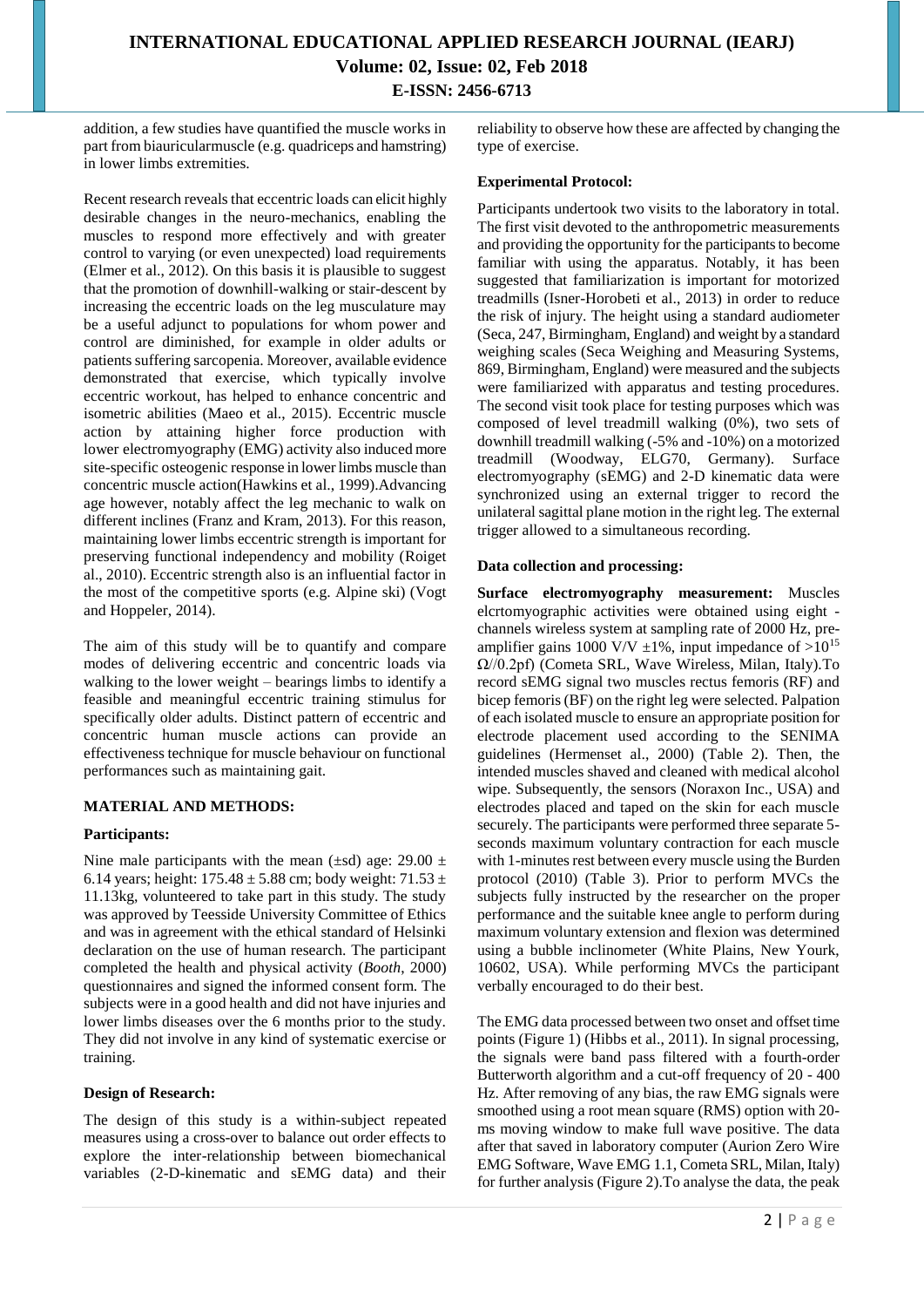value of MVCs for each muscle were identified and the highest of three MVCs was used for normalization process [\(Bolgla](http://www.ncbi.nlm.nih.gov/pubmed/?term=Bolgla%20LA%5BAuthor%5D&cauthor=true&cauthor_uid=16423539) and [Uhl,](http://www.ncbi.nlm.nih.gov/pubmed/?term=Uhl%20TL%5BAuthor%5D&cauthor=true&cauthor_uid=16423539) 2007; Benoit et al., 2003). To normalize MVCs that was expressed as a percentage of maximum voluntary contraction (%MVC), equation 1was used.

%  $MVC = 100*$  peak during activity / peak during MVC exercise (Equation 1)

#### **Table 1: Determination selected anatomical landmarks according to the SENIMA guidelines**

| Muscle groups           | <b>Placements</b>                                                                                                                                      |
|-------------------------|--------------------------------------------------------------------------------------------------------------------------------------------------------|
| Quadriceps femoris (QF) | In the section of rectus femoris from the distance of 50% on<br>the line from the anterior spina ilica superior to the superior<br>part of the patella |
| Bicep femoris (BF)      | At the 50% of the ischial tuberosity to the lateral epicondyle<br>of the tibia                                                                         |

|  | Table 2: MVC performances (Burden, 2006) |  |  |
|--|------------------------------------------|--|--|
|--|------------------------------------------|--|--|

| <b>Exercise</b> | <b>Muscles</b> | <b>Descriptions</b>                                                                                                                             | <b>Duration</b> | <b>Sets</b> | <b>Diagrams</b> |
|-----------------|----------------|-------------------------------------------------------------------------------------------------------------------------------------------------|-----------------|-------------|-----------------|
| Extension       | RF             | Participant sit on a chair with<br>suitable extended knee angle(almost<br>$600$ degree) and attempts to extend<br>the knee against a resistance | 5s              | 3 sets      |                 |
| Flexion         | BF             | Participant sit on a chair with a knee<br>angle of $90^\circ$ degree and attempts to<br>flex the knee against a resistance                      | 5s              | 3 sets      |                 |



**Figure 1: Signal processing: The EMG data processed between two onset and offset time points**



**Figure 2: The method processing the EMG signals**

**2-D-Kinematic measures:** Two-dimensional (2-D) kinematic data using a high-speed camera (Sports Cam, 250 Colour, Lake Image Systems, Herts, v1.4 England) recorded the vertical right knee angle at sample frequency of 125 Hz during different level (0%) and downhill (-5% and -10%) treadmill tests (Maykut et al., 2015).To allow this, three anatomical locations from hip, knee and ankle on right leg were marked to record various walking motions (Table 4) (Figure 3) and the film was captured sagittal plan kinematic from the right leg. The 2-D data then was analysed via a commercially available software (Quintic, Biomechanics v26, Ltd., West Midlands, UK).To obtain the data, the video was opened in Quintic software and digitisation option was used to set the frames and calibrate the file. Then, the short films using the automatic digitisation procedure tracked the centre of 3 joints on hip, knee and ankle with the use of the reflective markers. Once kinematic data digitised, the Butterworth filter in single - video option was used to optimally smooth the raw data for position, velocity and acceleration of the hip (10- 21.5 Hz), knee (15-18.5Hz) and ankle (18.50-31Hz) in angular analysis. Finally, the kinematic data directly exported to the Microsoft Excel for further analysis.

**Table 3: Anatomical land markers for 2-D-kinematic measures (McLean et al., 2005).**

| <b>Land markers</b> | <b>Placements</b>                                                                                         |
|---------------------|-----------------------------------------------------------------------------------------------------------|
| Hip                 | Placed the marker over the greater<br>trochanter                                                          |
| Knee                | Placed on the lateral epicondyle of the<br>knee                                                           |
| Ankle               | Placed on the lateral malleolus along<br>an imaginary line that passes through<br>the transmalleolar axis |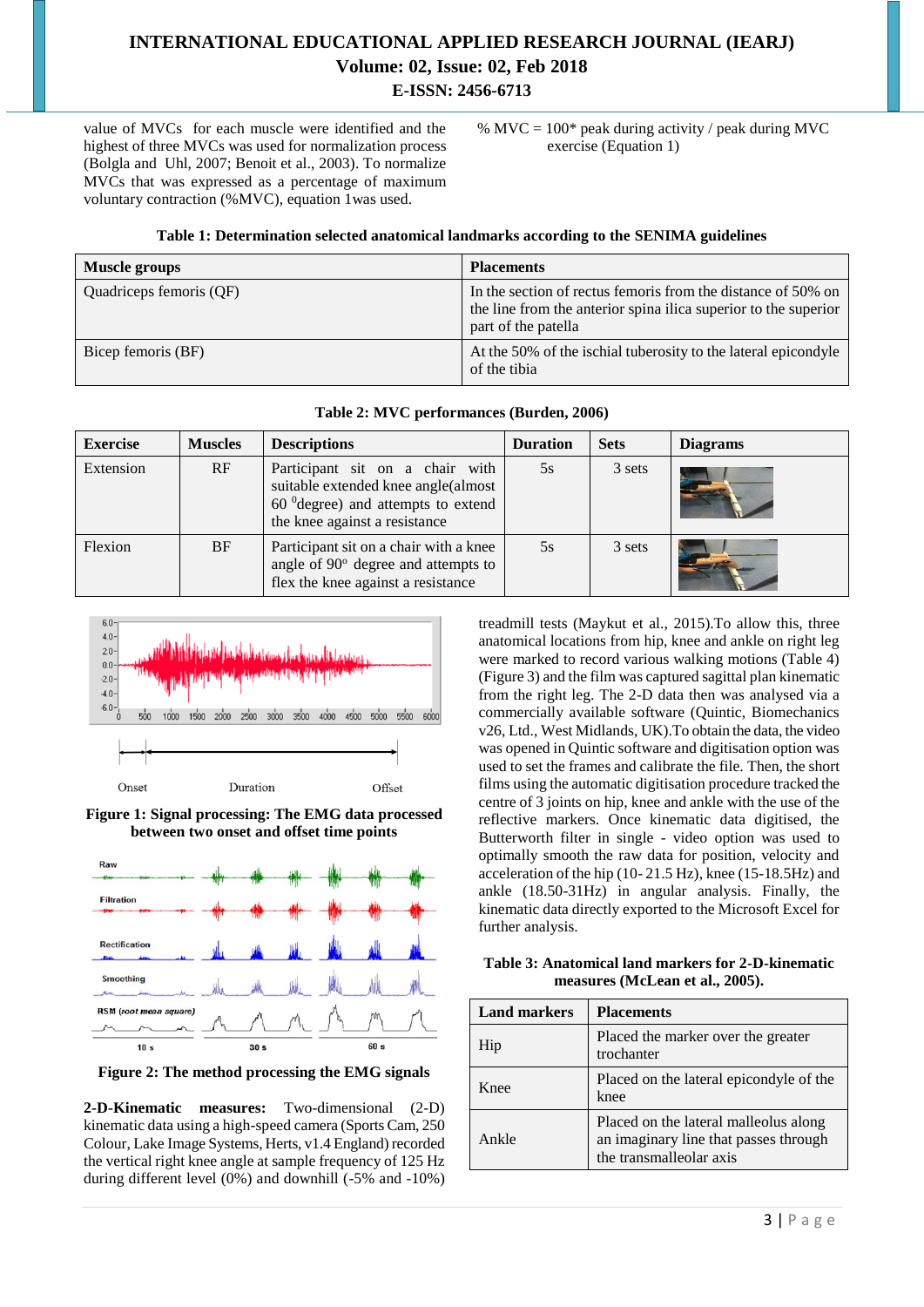

**Figure 3: Anatomical land marks for EMG and 2-Dkinematic measures. Snapshot of video image showing the marker location and the knee angle (determined as the angle subtended by the long-axes of the distal relative to the proximal segment) captured during treadmill walking**

#### **Exercise details:**

After determining MVCs for each muscle, the participants walked 1 minutes at light intensity on treadmill for preparation time prior performing the main testing. Subsequently, after warming up the subjects performed four distinct bouts of exercise (level walking, 2 set of downhill walking at similar self – selected walking speed (SSWS)  $(2.83 \pm 0.74)$  on the treadmill) for 5 second while EMG and 2-D high speed camera recorded all efforts during tests periods simultaneously using an external trigger. To perform level treadmill walking the participant walked on a treadmill at 0% incline and downhill walking were performed at -5% and -10 % inclines (Minetti et al., 1993; Navalta et al., 2004). The trials for level and downhill walking were included 5 landing phases of the right leg during 5 gait Cycles (right heel strike -to- the next right heel strike) respectively.

#### **Quantification of the eccentric and concentric muscle actions using 2-D- kinematic and sEMG measures:**

To estimate the eccentric and concentric muscle action of RF and BF muscles, the linear interpolation method used to fill the gaps between the 2-D - kinematic and sEMG data using a designed programme in Microsoft Excel. Specifically, to match up the data in this method, the EMG code rates at 2000Hz was divided by kinematic codes rate at 625 Hz and the outcome was multiplied by each code rate at kinematic data to unite all data in a parallel sequence. These measurements are proxy measures of eccentric and concentric muscle contraction form RF and BF and unfortunately we could not use of optoelectronic motion capture and force plate to help determine joint moments, which together with EMG could determine the eccentric or concentric muscle actions. Following that, to determine the eccentric and concentric muscle actions, the knee extensionflexion moments at different terminal stance and swinging

phase per each gait cycle during each treadmill walking (0%, -5%, -10%) were used. Ultimately, the eccentric and concentric muscle actions for RF and BF muscles, during each trails from equation 2 and 3 were obtained.

Eccentric muscle contraction from each muscle  $=$  IF (angular velocity  $>2$ , average % MVC, 0) (Equation 2)

Concentric muscle contraction from each muscle  $=$  IF (angular velocity  $\langle$  -2, average % MVC, 0) (Equation 3)

#### **Statistical analysis:**

#### **Analysis of crossover (repeated measures) trails for multiple subjects:**

The within – subjects (Crossover trails) protocol of eccentric and concentric components from muscle RF and BF were standardized using mean differences with 90% confidence limits (CL) per Altman and Bland (2011). The threshold values of effect size between0-0.19, trivial; 0.2– 0.59, small; 0.6-1.19, moderate; 1.2-1.99, large; 2.0–3.99, very large; >4 extremely large with the relevant magnitudebased interference < 0.01, trivial; 0.01–0.05, very unlikely;  $0.05 - 0.25$ , unlikely;  $0.25 - 0.75$ , possibly;  $0.75 - 0.95$ likely;  $0.95 - 0.99$  very likely;  $>0.99$ , certainly; according to the Hopkins et al. (2009) classifications were applied to analyse the data. The clear mechanistic effect (the 5% chance of CL which are overlapped between negative and positive threshed) were qualified in this scale. Subsequently, the within-subject correlation between different exercise tails for each muscle calculated with CL 90 %. To interpret the data, the magnitude correlation coefficients: <0.1, trivial;  $0.1 - 0.3$ , small;  $0.3 - 0.5$ , moderate;  $0.5 - 0.7$ , large;  $0.7 - 0.9$ , very large;  $>0.9$ , nearly perfect in agreement with Hopkins and colleagues (2009) were used.

#### **The inter-and intra-session variability for a single and multiple subjects:**

To determine the repeatability data, the within- subject coefficient of variation (CV) with for a single subject equation stated 4 was used. The value of  $CV < 26\%$  has been considered to be acceptable for each muscle actions during each walking trails as previously many studies used of this value for complex exercise using lower extremities (e.g. quadriceps muscle) (Hibbs et al., 2011). Confidence limits (CL) 95% for single subject variability was used per any muscle actions. In this process, the CV measures expressed as reliability using standard deviation on the magnitude mean values for each muscle actions (i.e.ECC and CON) based on the magnitudes of %MVC angular velocity (AV).

 $CV = (SD / mean) \times 100$  (Equation 4) (Hibbs et al., 2011) Subsequently, the between–day design spreadsheet (Hopkins, 2000) using the interclass correlation coefficient (ICC) was applied to quantify the between subjects' reliability for each muscle actions(i.e. ECC and CON based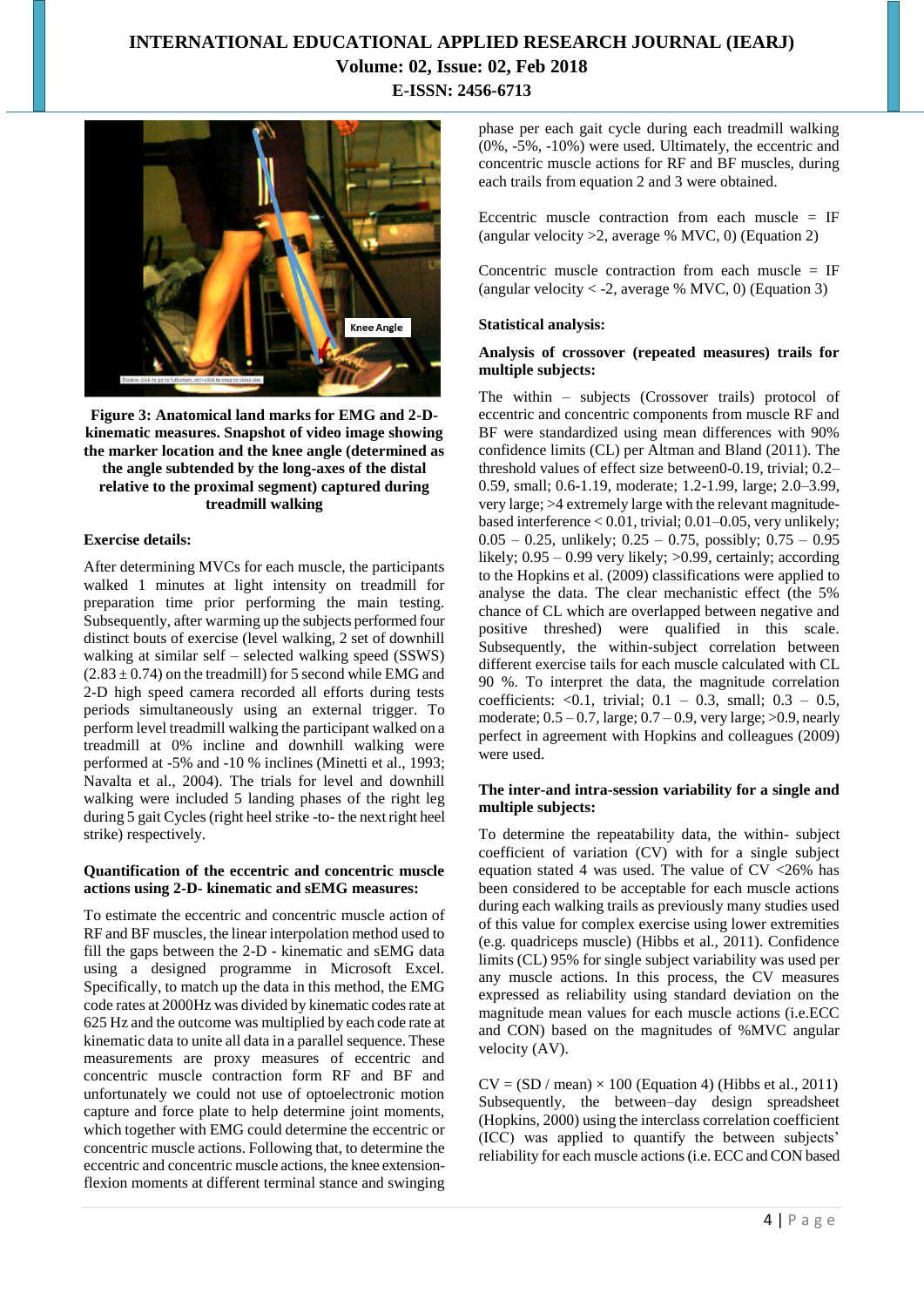# **INTERNATIONAL EDUCATIONAL APPLIED RESEARCH JOURNAL (IEARJ)**

**Volume: 02, Issue: 02, Feb 2018 E-ISSN: 2456-6713**

on %MVC and AV). The CL 90% for between –subjects' reliability per each muscle actions applied.

### **RESULTS:**

The raw MVCs and % MVCs for both RF and BF muscles during each walking trails (0%, -5% and -10%) are presented in Table 4. The average range of sEMG RMS of MVCs for RF muscle was between 201.04 to 983.73uVand the average ranges sEMG RMS of MVCs for BF muscle was between 167.96 to 784.28uV. This indicates that in overall RF of knee extensor muscle was more active  $\geq$  than BF of knee flexor muscle MVCs static activities. The normalised MVCs to the peak amount however did not show a consistence outcome during level walking (0%), downhill walking (-5%) and downhill walking (-10%). The %MVCs for RF muscle except two cases were higher for downhill walking (-10%) in comparison with those two level (0%) and downhill walking (-5%) and the %MVC for BF muscle had huge rate of discrepancy between different modes of walking. Table 5 displays the raw ECC and CON muscle contractions in terms of produced force during each distinct walking trails. It shows that both ECC muscle contraction of RF (1.73  $\pm$  1.73) and BF (7.29  $\pm$  6.31) muscles were higher during downhill walking (-10%) than other level walking (0%) and downhill walking (-5%). Similarly, CON muscle contraction for RF  $(3.69 \pm 4.89)$ and BF (11.40  $\pm$  8.13) muscle was higher for downhill walking  $(-10\%)$  compared to the level  $(0\%)$  and downhill walking (-5%). More importantly, Table 5 reveals that both ECC and CON muscle actions of BF muscle were higher than ECC and CON muscle actions of RF muscle during downhill walking (-10%) and downhill walking (-5%) but it was not the same for level walking (0%).

The crossover trails protocol of ECC, CON muscle actions for both RF and BF muscles are exhibited in Table 6 and Figure 2, and Table 7 and Figure 3.In contrast with the raw data, Table 6 showed ECC RF muscle were not significantly different between level walking (0%) versus downhill walking (-5%) and downhill walking (-5%) versus downhill walking (-10%) whilst there was to be likely a small difference between level walking $(0\%)$  and downhill walking (-10%). Further, Table 6 has demonstrated that only downhill walking (-10%) was moderately different from level walking (0%) and there was a small difference between two modes downhill walking (-5% and -10%) and no difference between level walking (0%) and downhill walking (-5%). Table 7 also reveals that both mode of downhill walking (-5% and -10%) had small differences with level walking (0%) and two mode of downhill walking (downhill walking (-5%) vs downhill walking (-10%) were not different from each other at all (Trivial). Similarly, Table 7 showed that there was a small difference between level walking (0%) and downhill walking (-5%) and downhill walking (-10%) while there was a moderate difference between level walking (0%) and downhill walking (-10%).

The within - day CV for a single subject is presented in Table 8. The total within day variability for a single subject was varied ranged between 10% to the 58% for different type of muscles actions during each walking trails. The between-day variability for multiple subjects, which has expressed by ICC with 95% CL has been shown in Table 8. As can be found from Table 8the eccentric (ECC) muscle contraction of RF muscle had the highest value of repeatability for LTW (0%) with ICC =  $0.86\%$  and DTW-5% with ICC =  $0.90\%$  and DTW-10% with ICC =  $0.55$  that CON contraction of RF as well as BF muscle contractions. In contrast, ECC (ICC =  $-0.44$ ) and CON (ICC =  $-0.57$ ) muscle actions of BF muscle during LTW 0% had the lowest value for repeatability in comparison with other muscle activities during the other walking trails (5% or 10%).The remaining ECC or CON muscle actions for both RF and BF muscle during different types of walking trails had poor value for reliability.

|                     | $\bf RF$    |           |          | BF             |             |       |          |                |
|---------------------|-------------|-----------|----------|----------------|-------------|-------|----------|----------------|
| <b>Participants</b> |             | $\%$ MVCs |          |                |             | %MVCs |          |                |
|                     | <b>MVCs</b> | LTW0%     | $DTW-5%$ | <b>DTW-10%</b> | <b>MVCs</b> | LTW0% | $DTW-5%$ | <b>DTW-10%</b> |
| 1                   | 795.37      | 0.75      | 0.83     | 0.96           | 784.28      | 8.85  | 8.15     | 6.70           |
| 2                   | 212.98      | 4.45      | 3.65     | 5.24           | 375.81      | 5.29  | 3.72     | 3.29           |
| 3                   | 282.50      | 1.72      | 1.70     | 2.46           | 347.34      | 4.69  | 15.39    | 25.69          |
| $\overline{4}$      | 983.73      | 24.37     | 7.20     | 18.26          | 569.47      | 5.14  | 10.93    | 16.65          |
| 5                   | 439.93      | 0.87      | 1.05     | 1.03           | 167.96      | 5.46  | 11.80    | 36.20          |
| 6                   | 201.04      | 6.63      | 6.82     | 11.57          | 413.49      | 26.99 | 11.49    | 24.42          |
| 7                   | 318.65      | 2.45      | 2.66     | 3.35           | 703.58      | 2.25  | 2.83     | 2.93           |
| 8                   | 271.68      | 0.89      | 1.02     | 0.93           | 349.47      | 0.20  | 45.14    | 39.61          |

**Table 4: The MVCs (uV) and % MVCs for RF and BF muscles derived from subjects (n= 8)**

*Abbreviations: MVC, maximum voluntary contraction; %MVC, percentage of maximum voluntary contraction; RF, rectus femoris; BF, bicep femoris; LTW, Level treadmill walking; DTW, Downhill treadmill walking*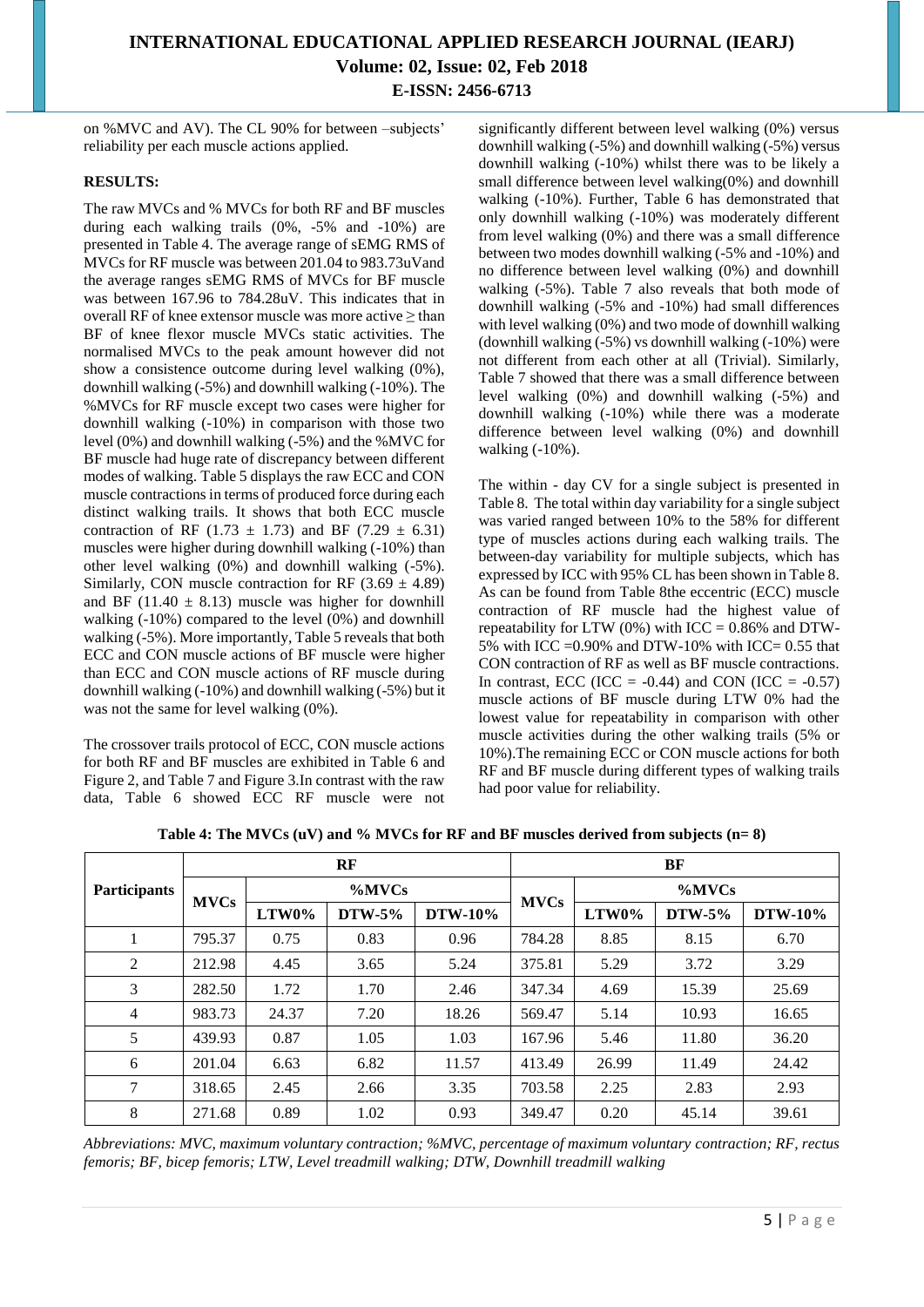| Raw Data (Mean $\pm$ SD) | RF              |                 |                 |                  |  | BF |
|--------------------------|-----------------|-----------------|-----------------|------------------|--|----|
|                          | <b>ECC</b>      | <b>CON</b>      | <b>ECC</b>      | <b>CON</b>       |  |    |
| LTW0%                    | $1.10 \pm 0.85$ | $1.36 \pm 1.33$ | $4.05 \pm 4.75$ | $3.12 \pm 3.48$  |  |    |
| $DTW-5%$                 | $1.24 \pm 1.00$ | $1.66 \pm 1.60$ | $5.50 \pm 5.42$ | $7.69 \pm 7.76$  |  |    |
| $DTW-10\%$               | $1.73 \pm 1.73$ | $3.69 \pm 4.89$ | $7.29 \pm 6.31$ | $11.40 \pm 8.13$ |  |    |

### **Table 5: The raw data of ECC and CON muscle contractions (Mean ± SD) from multiple subjects (n = 8)**

*Abbreviations: ECC, Eccentric contraction; CON, Concentric contraction*

#### **Table 6: The within – subjects (Crossover trails) protocol of ECC and CON muscle actions of RF**

| Comparison         | <b>Raw Difference</b><br>$(\text{mean} \pm 90\% \text{ CL})$ | % Difference<br>$(\text{mean} \pm 90\% \text{ CL})$ | <b>Qualitative inference</b> |
|--------------------|--------------------------------------------------------------|-----------------------------------------------------|------------------------------|
| <b>ECC RF</b>      |                                                              |                                                     |                              |
| LTW0% vs DTW-5%    | $0.22 \pm 0.38$                                              | $17.83 \pm 23.22$                                   | Trivial                      |
| LTW0% vs $DTW-10%$ | $0.66 \pm 0.78$                                              | $37.55 \pm 30.68$                                   | Likely small                 |
| DTW-5% vs DTW-10%  | $0.44 \pm 0.69$                                              | $16.73 \pm 21.45$                                   | Trivial                      |
| <b>CON RF</b>      |                                                              |                                                     |                              |
| LTW0% vs DTW-5%    | $0.42 \pm 0.60$                                              | $23.70 \pm 28.08$                                   | Trivial                      |
| LTW0% vs $DTW-10%$ | $2.60 \pm 3.47$                                              | $152.16 \pm 229.88$                                 | Likely moderate              |
| DTW-5% vs DTW-10%  | $2.17 \pm 2.88$                                              | $103.86 \pm 176.74$                                 | Likely small                 |



**Figure 2: The ECC and CON muscle actions of RF according to the %MVC and Angular velocity (AV)**

### **Table 7: The within – subjects (Crossover trails) protocol of ECC and CON muscle actions of BF**

| Comparison           | <b>Raw Difference</b><br>$(\text{mean} \pm 90\% \text{ CL})$ | % Difference<br>$(\text{mean} \pm 90\% \text{ CL})$ | <b>Qualitative inference</b> |
|----------------------|--------------------------------------------------------------|-----------------------------------------------------|------------------------------|
| <b>ECC BF</b>        |                                                              |                                                     |                              |
| LTW0% vs $DTW-5%$    | $1.74 \pm 6.61$                                              | $106.30 \pm 476.06$                                 | Possibly small               |
| LTW0% vs DTW- $10\%$ | $3.75 \pm 6.01$                                              | $166.75 \pm 524.27$                                 | Likely small                 |
| DTW-5% vs DTW-10%    | $2.01 \pm 3.10$                                              | $29.31 \pm 56.89$                                   | Trivial                      |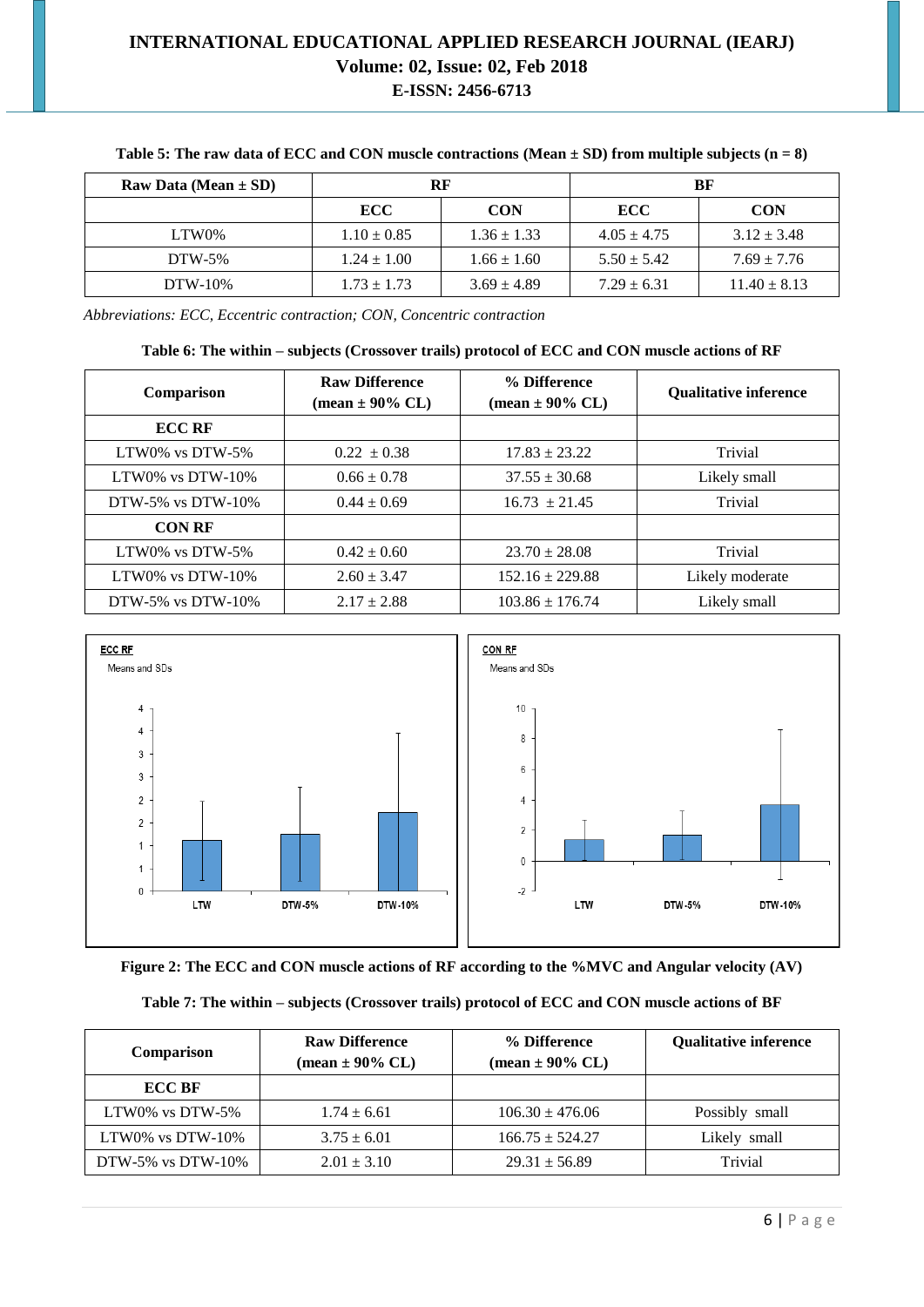| <b>CON BF</b>        |                 |                     |                      |
|----------------------|-----------------|---------------------|----------------------|
| LTW0% vs DTW-5%      | $2.06 \pm 3.29$ | $83.18 \pm 131.19$  | Likely small         |
| LTW0% vs DTW- $10\%$ | $7.70 \pm 6.28$ | $231.18 \pm 345.60$ | Very likely moderate |
| DTW-5% vs DTW-10%    | $5.64 \pm 4.18$ | $80.79 \pm 86.71$   | Likely small         |



**Figure 3: The ECC and CON muscle actions of BF according to the %MVC and Angular velocity (AV)**

| Table 8: Within – day %CV with 95% CL derived from one subjects $(n=1)$ for ECC and CON muscle actions of |
|-----------------------------------------------------------------------------------------------------------|
| <b>RF</b> and <b>BF</b> muscles                                                                           |

| <b>Muscle</b>  | RF          |            |            | BF         |
|----------------|-------------|------------|------------|------------|
| <b>Trail</b>   | <b>ECC</b>  | <b>CON</b> | <b>ECC</b> | <b>CON</b> |
| LTW0%          | $10.51\%$ * | $20.13\%*$ | 26.96%     | $21.34\%*$ |
| $DTW-5%$       | 26.69%      | $16.85\%*$ | 57.12%     | 58.87%     |
| <b>DTW-10%</b> | $10.31\%*$  | 23.31%*    | 46.40%     | $10.78\%*$ |

*\*The value of CV<26% was acceptable for repeatability*

| Table 9: Between- day ICC with 95% CL derived from multiple subjects (n=8) for ECC and CON muscle actions |
|-----------------------------------------------------------------------------------------------------------|
| of RF and BF muscles                                                                                      |

| <b>Muscle</b> | RF                  |                      | BF                    |                     |
|---------------|---------------------|----------------------|-----------------------|---------------------|
| Trail         | <b>ECC</b>          | <b>CON</b>           | <b>ECC</b>            | <b>CON</b>          |
| LTW0%         | $0.86(0.30-0.95)$   | $0.48(-0.33 - 0.77)$ | $-0.44(-1-0.24)$      | $-0.57(-1 - 0.15)$  |
| $DTW-5%$      | $0.90(0.57 - 0.96)$ | $0.53(-0.21-0.80)$   | $0.31 (-0.61 - 0.69)$ | $0.16(-1 - 0.65)$   |
| DTW-10%       | $0.55(-026-0.70)$   | $0.16(-0.83 - 0.62)$ | $0.29(-0.65-0.68)$    | $0.71(0.16 - 0.88)$ |

### **DISCUSSION:**

To wide range of knowledge, this is the first study to quantify and compare the concentric (positive work) and eccentric (negative work) muscle actions of knee extensor and flexor joint from lower extremities during three mode of walking gaits. To this objective, asynchronous of sEMG and 2-D high-speed camera using an external trigger was applied to quantify the concentric and eccentric muscle contractions of rectus femories muscle (RF)and bicep femories (BF) muscle during 5-second of disparate level walking (0%), downhill walking (-5%) and downhill walking (-10%) in this investigation. It was speculated that the quantification of concentric and eccentric muscle actions of keen extensor (RF) and flexor muscles (BF) would assist to estimate and compare the amount of mechanical muscle forces during distinctive walking tasks. Knowledge regards the magnitude of exerted forces in terms of eccentric and concentric muscle contractions driven from lower limbmuscles in part around the knee joint in fact could have distinguished particular walking patterns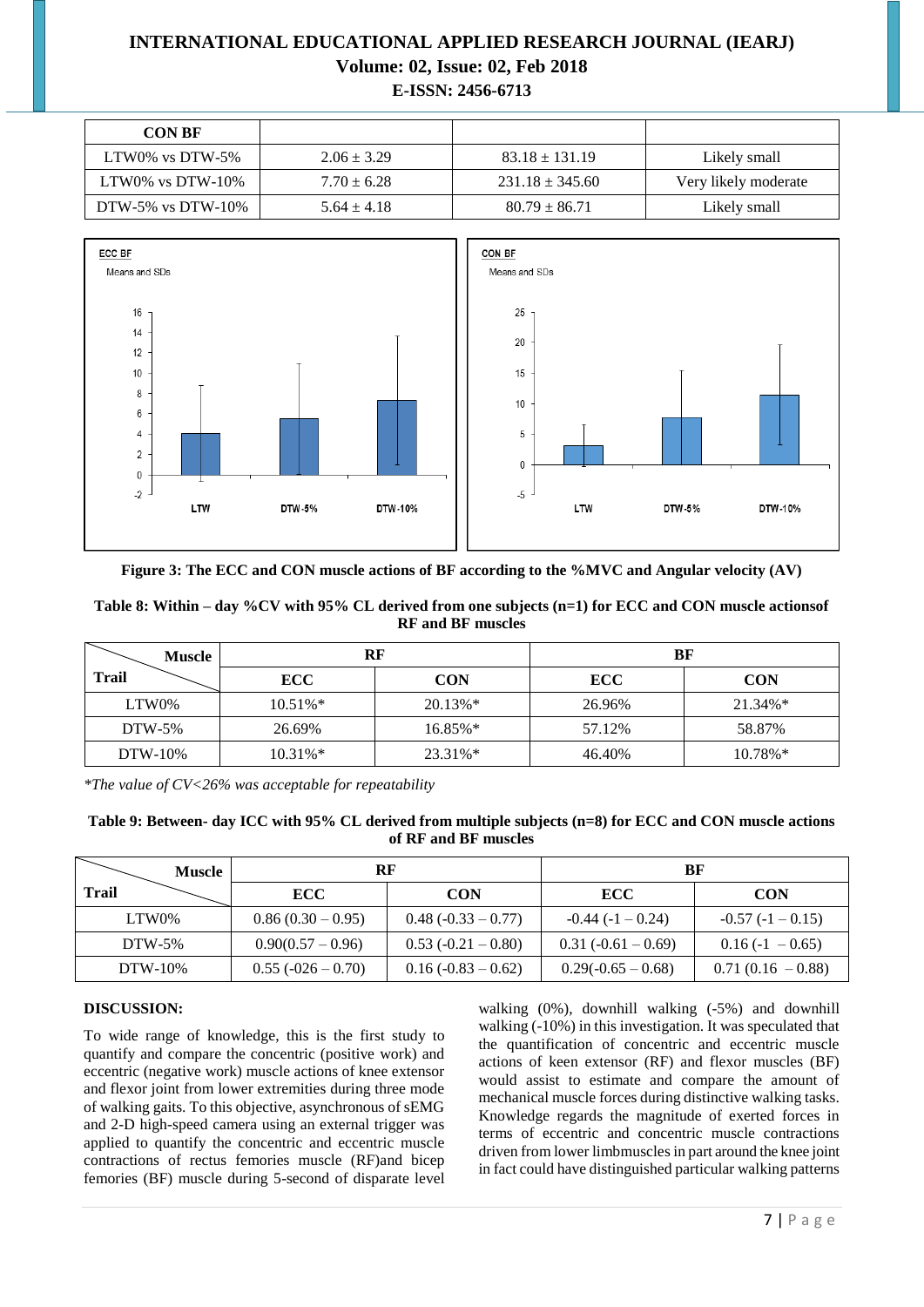in more details. Walking in general can be more efficient by the function of muscle works and the superior efficient of eccentric versus concentric contractions. In accordance with this this, the level and downhill walking fundamentally are different biomechanical tasks in terms of muscle functions and activation levels (Kuster et al., 1995).

DeVita et al. (2007) for example using the kinematic and GRF measures in five conditions of walking (level walking, up-and downhill walking and stair accent and decent) stated that all walking terrains contained the concentric and eccentric muscle actions but the magnitude of these activities were varied. In more detail they reported, uphill walking and stair ascent had more magnitude of concentric muscle components than level and downhill walking. Subsequently, downhill walking and stair decent involved more eccentric muscle contractions than level and uphill walking. However, this quantification established based on hip, knee and ankle joint power vs time curves and was not based on particular knee flexor (BF) or knee extensor (RF) muscle activations. Similarly, Eg and Winter (1995) individualized the total of concentric and eccentric muscular works using three-dimensional (3-D) model and from joint power at each lower extremity joint in level walking.

Activation differences between concentric and eccentric maximum voluntary contractions at different levels , which is possibly due to the changes in the muscle fibre length , has been evident in some studies (Grabiner and Owings , 2002; Linnamo et al., 2001 ). More evidence also showed longer muscle length leads to a greater force productions at higher level of muscle activation and compliance (Arnold et al., 2013; Arnold and Delp, 2011). Seger and Thorstensson (2005) stated greater increase in surface EMG activity during maximal voluntary contractions (MVCs) following eccentric training interventions compared to the concentric contraction. More specifically, it has been documented that downhill walking which contains more eccentric contraction component has elicited greater maximal contractions than walking on a flat surface or other mode of walking in healthy individuals. Maeo et al., (2015) reported higher relative gain MVCs knee extension for eccentric torque  $(+24\%$  on average) than isometric  $(+13\%)$  and concentric  $(+12\%$  on average) torques following 40 -min low frequency downhill walking. Rodio and Fattorini (2014) also have shown greater MVCs only following downhill walking for both right and left legs in contrast with walking on level or other uphill surfaces. Franz and Kram (2012) similarly reported a greater knee extensor muscle activation and knee loading when young adults walked on downhill surface.

Current study, however, have not fully corroborated the functional significancy for muscle works in terms of eccentric and concentric muscle contractions for level and downhill walking trails. This indicates that there was not any remarkable weight- bearing differences between levels (0%) and downhill walking at -5% and -10% gradients. Eccentric contraction of RF muscle, for example, only had small differences between levels (0%) and downhill walking at -10% while this was not different between other types of walking (Trivial). This was followed with inconsistent within-day subject variability for RF muscle during each level walking  $(CV = 10.51\%)$ , downhill walking -5% ( $CV = 26.69%$ ) and downhill walking -10%  $(CV = 10.31\%)$ . The between-day repeatability equally was inconsistent between each level walking  $(0\%)$  (ICC = 0.86) and downhill walking  $-5$  % (ICC = 90%) and downhill walking-10% (ICC =  $0.55$ ).

Subsequently, concentric contraction of RF muscle was only moderately different between level walking (0%) and downhill walking (-10%) with small or no differences between other walking trails. The within – day variability during various walking terrains showed acceptable repeatability for concentric muscle contraction of RF muscle for level walking  $(0\%)$  with  $CV = 20.13\%$ , downhill walking at -5% with  $CV = 16.85%$  and downhill walking at  $-10\%$  with CV = 23.31%. In contrast, the between- day subject showed low value of repeatability of concentric muscle contraction for level walking  $(0\%)$  with ICC = 0.48 and downhill walking  $-5\%$  with ICC= 0.53 and downhill walking  $-10\%$  with ICC = 0.16.

Distinctive changes in BF from hamstring muscle activity have also been observed. There was a small difference between eccentric muscle contraction of different level walking (0%) versus downhill walking (-5%) and level walking (0%) versus downhill walking (-10%) while two mode of downhill at -5% and -10% were not different at all. Correspondingly, neither the within-day repeatability and nor the between-day showed a reliable value for eccentric contraction of BF muscle for none of the level  $(0\%)$  (CV= 26.96%, ICC = 0.44), downhill walking at-5% (CV= 57.12%, ICC = 0.31) and downhill walking-10% (CV=  $46.40\%$ , ICC = 0.29%).

Concentric muscle contraction of BF was moderately different between level (0%) and downhill walking (-10%) but this differences were small between level walking (0%) versus downhill walking (-5%) and downhill walking at - 5% and 10%.In the same way, the within – day and between-day subjects variability for concentric BF were different for each level  $(0\%)$  (CV = 21.34%, ICC = -0.57), downhill walking  $(-5\%)$  (CV = 58.87, ICC = 0.16) and downhill walking  $(-10\%)$  (CV = 10.78%, ICC = 0.71) which was an indication of poor repeatability for this contraction from BF.

More importantly, when MVCs normalised to the peak value as a %MVC, downhill walking (-10%) did not elicit the highest values for %MVC for all cases in comparison with level walking (0%). Although ,some studies have shown that downhill walking paradigms, induced greater maximal voluntary contractions compared to the level or other uphill walking conditions in terms of mechanical force productions (e.g. MVCs) (Maeo et al., 2015; Rodio and Fattorini, 2014; Hussain et al., 2009; McHugh, 2002). However, changes in %MVC of RF from quadriceps muscle and BF from hamstring muscle at the current study because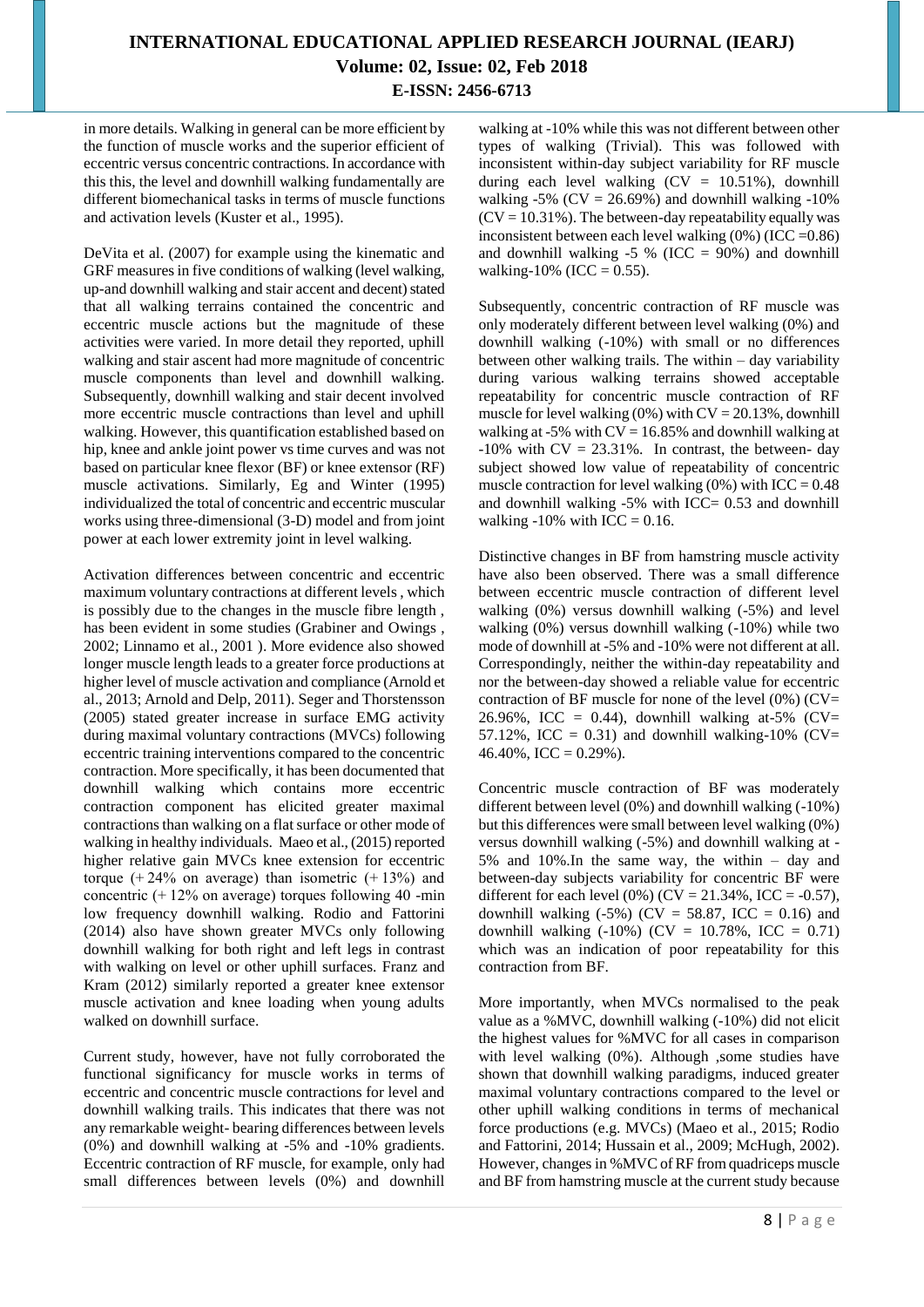of the variations between different level (0%), downhill walking (-5%) and downhill walking (-10%) were not comparable with previous literature.

Based on given outcomes of this investigation changes in muscle activity and muscle geometry in terms of eccentric and concentric muscle activities at different surfaces were not fully significant though. It can be assumed that a synchronisation of sEMG and kinematic signal could not certainly provide a reliable estimation of the volume of the recruited lower limbs muscle activations during each distinct level (0%) and non-level (-5% and -10%) walking surfaces. Although the recruited muscle could specify variable eccentric and concentric contractions during different walking tasks, one plausible biological bias may was sample size. The participants in the present study were not homogeneous as they were selected from different races. A heterogeneous sample size made not any differences in EMG amplitude waveforms and the raw kinematic signals at different walking surfaces. Consequently, there were not specific differences between eccentric and concentric muscle actions of RF and BF even though there was a moderate difference in both concentric muscle contractions of RF and BF during level walking (0%) and downhill walking (-10%). However, it was not reliable enough. Furthermore, statistically a large sample size is required to obviate the large variations among different individual (Hopkins 2000).Apart from this, the bias in EMG and 2-D kinematic data may have been affected by several, biomechanical, ecological, environmental and physiological factors.

A complex EMG and kinematic data may be inferred by many experimental paradigms in biomechanical setting. Taking the feature of methodological mechanism, to acquire the synchronized EMG and kinematic data, the external trigger using multiple connection was applied to elicit the functional load between distinct level and downhill walking. In this approach, the action-potential signal, measured through the cable connection to the input socket from EMG amplifier and camera. Nonetheless, the output signals may have been transferred inappropriate way owing to many wire connections in varying distances and thus the pattern of RF and BF muscle activities form quadriceps and hamstring muscles throughout the level (0%) and downhill walking (-5% and -10%) did not reflect accurately.

More importantly, when collecting the sEMG and kinematic signal there are some interferences, called 'noises'. The noises account for the largest determinant of signal level and in fact the quality of mechanical signal in different exercises (i.e. gait) may depended upon to these noise depletions (Raez et al., 2006). This unwanted interference could have led to the false interpretation in genuine muscle activations of RF and BF in present study. The noises could have induced from both intrinsic and extrinsic factors. The sources of this unwanted variability in this study maybe were power line and cable motions artifact from EMG spectrum, electrode amplification process during MVCs collection, retraction of electrodes and skin during dynamic tasks (i.e. level and downhill walking). Drastic changes in light radiance from high – speed camera may have increased the shot noises in an image also. Likewise, the thermal noise form skin, devices and ambient, may have affected the signals. Therefore, different noises could have influenced the overall signal acquisitions and its susceptibility in various situations.

Indeed, in some occasions the EMG signal does not represent the function of muscle of interest as it can be contaminated from the adjacent neighbour muscle or an opposing antagonist (Hug, 2011.). These mimic signals are called the EMG cross talk and the extent of contaminations in crosstalk is varied by different exercise intensities (Farina et al., 2004; Türkerand Miles 1990).Crosstalk can also lead to the misinterpretation of data, as the amplitude of EMG signals can be stochastic (quasi -random- waveform) in nature. More precisely, it can cause the muscle to be considered active when it is not. Barr et al. (2010) have recently suggested that sEMG incorrectly interpreted the vastuslateral is to rectus femoris (vasti-to-rectus) muscle activities during different stance and swing phases of gait because of vasti-to-rectus crosstalk. Kohand Grabiner (1992) similarly reported the crosstalk in sEMG of human hamstring muscle. They suggested that double differential technique appears to be a more efficient technique than the bipolar technique while recording EMGs from muscles with highly active neighbours.

However, to maximize the quality of mechanical signal and minimize baseline noises and movement artifacts in current study, the Butterworth band pass filter with cut-off frequency between 20 - 400 Hz of RMS form EMG and Butterworth filter with cut-off frequency between 10-30Hz form kinematic smoothing(2-D-digitiser Quintic software) were applied. In spite of this, neither the band pass filter from EMG and nor spatial filtering from lower limbs kinematic from a digitised technique did resulted a reliable method for noises removal. This means that synchronised sEMG and video-kinematic may contained variable specific of error systems (e.g. RMS and 2D-digitizer errors).

Furthermore, under certain conditions, sEMG records the skin surface signal and not solely the target muscle origin which electrode is placed. Thus, the produced EMG signal can be weak or unreal neuromechanicphenomenon and if this bias has happened in the current study, the sEMG signal was not the appropriate signal to unify with kinematic signals. For this reason, Byrne et al. (2005) have stated that sEMG may not suitable for obtaining information from an isolated single muscle.

Pervious evidence has shown that individualized familiarization method reduces the variability and error in measurements and database in the laboratory setting (Schellenbach et al., 2010). In the current study, the participant had experience of becoming familiar with exercise performances (i.e. MVCs, level and downhill treadmill walking). A familiarisation session can exclude the learning effect and optimize the outcome of measurements. Literally, a substantial period of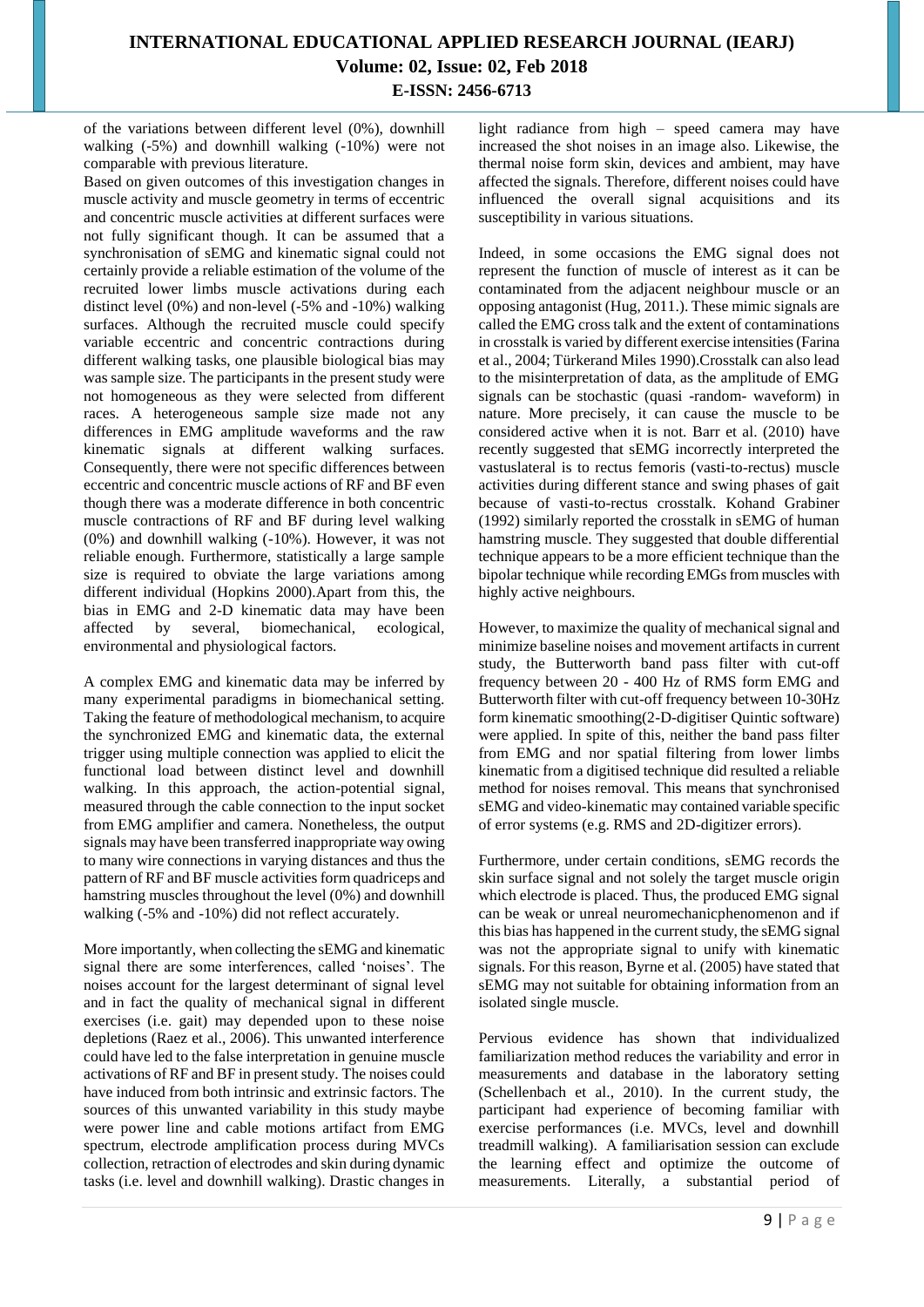familiarisation with equipment and training procedures has been shown to enhance the reliability of measurements. Without familiarisation, Waldron et al., (2016) have noted more lower-limbs (vastus lateralis (VL) and biceps femoris (BF)) EMG variability in adolescent cyclists. However, reliable data is not always assured. This because there is no specific regulation for body motion among individual due to uncertain muscles configurations. Thus, in this investigation, the mechanical signal (combined sEMG and kinematic signals) was not as perfect as depicted in many other investigations. Although sEMG data was normalised to peak activity for each muscle over all trails and kinematic calibration was performed to improve the accuracy and experimental error reductions, however, it is likely that the sEMG and kinematic signals were not linearly combined to display the proper muscle activations. This is possibly because of the delay in the onset of electrical activity transmission between the sEMG and kinematic reconstructions (Corcoset al., 1992; Cavanagh and Komi ,1979).Further, mechanical signal might not be fully detected the entire concentric and eccentric movements under short- time of 5 second during each static MVCs and dynamic walking trails.

There is also emerging evidence that shows contraction types and muscle length changes would affect the EMG spectrum and neural activation despite the variation in different muscle activations (Arnold et al., 2013; Kellis and Baltzopoulos, 1998). Subsequently, the rate of force development would differ depending on the onset of muscle action and contraction velocity at various exercise levels (e.g. Gaits) (Maffiuletti et al., 2016) .With regard to this, some studies have reported that that the EMG amplitude of MVCs and isokinetic torque were greater for concentric than eccentric muscle action under similar loading conditions. They in fact distinguished the activation pattern between the concentric and eccentric contractions. Consequently, these kinds of finding allow to a comparison between concentrically and eccentrically loads in terms of applied force at during exercises or sports. In reality, the most activities involve both type of muscle actions consecutively depending on the pattern of given tasks (i.e. level walking vs downhill walking). In this study, however, there were no obvious changes in lower limbs muscle activities (RF and BF) between the 3 walking conditions (0%., -5%, -10% grades).Some ecological characteristics such as individual walking velocity (similar walking speeds during level and two downhill walking per person) and stiff steps may have influenced this outcome. Some other environmental features such as surface treadmill belt and footwear might be affected by the neuromuscular control and could have produced misleading results(Stern and Gottschall2012; Dingwell et al., 2001).Along with above issues, physiological factors involving some anthropometric characteristics such as fat layer, blood flow, fatigue onset, the lower limbs body weakness during the tasks that was being performed (i.e MVCs or walking trails), the body temperatures may have influenced the EMG waveforms and 2-D kinematic diagrams (Doud and Walsh, 1995; Kamen and Caldwell, 1996). Certain

psychological states such as lack of motivation can affect the way a person could perform the given tasks. This could have suppressed the actual biomechanical signals in gaits distinctions in the current study (Beretta-Piccoli et al., 2015; Dimitrova and Dimitrov 2003). Hence, these factors potentially have influenced the signal integrity and could have interacted with the relative amount of the concentric and eccentric of RF and BF muscular works in level (0%) and two models of downhill walking (-5% and -10% grades).

In short, the obtained results in this investigation are affected by many sources of noises. In this case, presumably due to these server noises and distortion, the real information has been lost, as the proposed method has been influenced by these complex exposures. In fact, tracking the muscular electromyography with kinematic mode (2-D high – speed camera) did not yield a reliable outcome since it was enigmatic. An array of different methods might help to improve the techniques in gait - related research and in quantification of associated parameters. To address this challenge, a new approach is required to differentiate various characteristics of muscle dynamic (i.e. eccentric and concentric contractions) in gait patterns. In this regard, a computational framework of musculoskeletal modelling such as OpenSim may provide more speciation of skeletal muscle geometry. These models of musculoskeletal system permit a broader scientific quantification of musculoskeletal loads, neuromuscular stimulations, join kinematic, muscle length and musclulotendinousforces in human locomotion. Using musculoskeletal computational modelling may be beneficial to overcome the noises from aforementioned natural variability's or technical aspects such as false conditions, sensor movements and cross-talk.

### **CONCLUSION:**

Various types of walking are characterized by the predominant fractions of eccentric and concentric muscle contractions. In fact, estimation of muscular efforts during different walking conditions is an important goal at various athletic sport or clinical states. Muscle activations during eccentric and concentric contraction during different modes of walking have been determined in many different ways and by different methods. Nonetheless, the experimental measures are not always repeatable and/or identical as not all quantifications of muscle activation scan be entirely accurate. The experimental complexity with sophisticated modern devices can be one of the main reasons as one variable error can influence the other variable and on the overall outcome measures because of high level of noises. In this case, the integration of EMG and kinematic signals in the current study did not present a reliable distinctions of eccentric and concentric muscle contractions from RF and BF muscles between different pattern of level walking (0%), downhill walking (-5%) and downhill walking (-10%) possibly owing to variety of noises. The multiple source of noises in this study possibly were the experimental apparatus, calibration error, lightening conditions and the human variability, which inferred the mechanical signals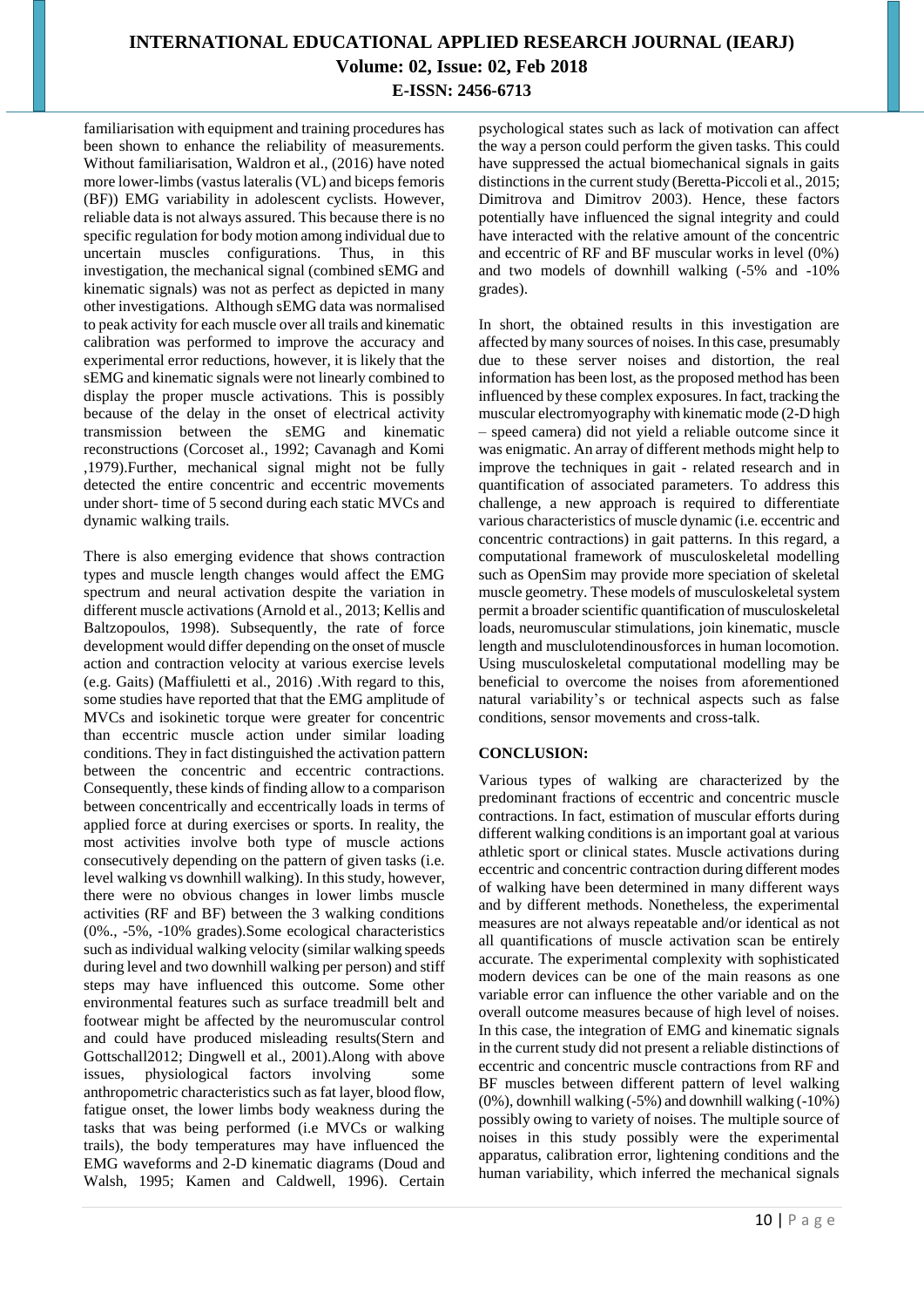during MVCs and dynamic walking trails. Changes induced by these noises might have altered the result of this experiment and caused no real comparative differences between conventional level walking and walking on downhill surfaces. Consequently, experimental paradigms due to the various technical problems can modify the results incorrectly, which makes it difficult, a true evaluation of types of activities. Accordingly, the present finding has provided a critical approach for synchronous sEMG and 2- D kinematic model in quantification of the eccentric and concentric muscle activations of RF and BF synergic muscles on unchallenging level and downhill walking. To meet this challenge experiment of different approaches such as musculoskeletal modelling might be useful technique in these quantifications and in characterization of distinct walking.

### **LIMITATIONS:**

The sample size of this study due to the complexity of measurements was small. However, the larger sample size required a long-lasting time of measurements, which was beyond of the duration of this study. The inequity usage of force plate and optoelectronic motion capture was another limitation to quantify the eccentric and concentric muscle actions of rectus femoris (one of the quadriceps femoris muscle) and bicep femoris (one of the hamesteringmuscle). The duration of each MVCs and walking trails were short and an optimal training periodisation with longer duration might have the better outcome.

### **FUTURE DIRECTIONS:**

Direct measurements of muscle forces in terms of eccentric and concentric muscle actions are difficult because of its invasive nature. The quantification and comparison of eccentric and concentric muscle activity of the lower leg muscles using an integration of EMG and kinematic model during level and downhill walking in this research was also challenging. The computational musculoskeletal model may solve the highlighted issues in this study. On this basis, the future study is going to be a developing of musculoskeletal model of lower limb that stimulates the smoothed EMG data in integration with 3-D kinematic mode of optoelectronic motion capture to estimate the dynamic muscle forces during unchallenging types of gait.

#### **REFERENCES:**

- I. Altman DG, Bland JM. How to obtain the P value from a confidence interval.Br Med J.2011; 343.
- II. Arnold EM, Delp SL. Fibre operating lengths of human lower limb muscles during walking. Philos Trans R Soc Lond B Biol Sci. 2011; 366(1570):1530-9.
- III. Arnold EM, Hamner SR, Seth A, Millard M, Delp SL. How muscle fiber lengths and velocities affect muscle force generation as

humans walk and run at different speeds. J Exp Biol. 2013; 216 (Pt 11):2150-60.

- IV. Asmussen E. Positive and negative muscular work. Acta Physiol Sc and. 1953; 28(4):364- 82.
- V. Arnold EM, Delp SL. Fibre operating lengths of human lower limb muscles during walking. Philos Trans R Soc Lond B Biol Sci. 2011; 366(1570):1530-9.
- VI. Barr KM, Miller AL, Chapin KB. Surface electromyography does not accurately reflect rectus femoris activity during gait: impact of speed and crouch on vasti-to-rectus crosstalk. Gait Posture. 2010; 32(3):363-8.
- VII. Batterham AM, Hopkins WG. Making meaningful inferences about magnitudes. Int J Sports Physiol Perform. 2006; 1(1):50–57.
- VIII. Beretta-Piccoli M, D'Antona G, Barbero M, Fisher B, Dieli-Conwright CM, Clijsen R, Cescon C. Evaluation of central and peripheral fatigue in the quadriceps using fractal dimension and conduction velocity in young females. PLoS One. 2015; 10(4):e0123921.
- IX. Booth ML. Assessment of Physical Activity: An International Perspective. Research Quarterly for Exercise and Sport.2000; 71 (2): s114-20.
- X. Burden A. How should we normalize electromyograms obtained from healthy participants? What we have learned from over 25 years of research.J Electromyogr Kinesiol. 2010; 20(6):1023-35.
- XI. Byrne CA, Lyons GM, Donnelly AE, O'Keeffe DT, Hermens H, Nene A.Rectus femoris surface myoelectric signal cross-talk during static contractions. J Electromyogr Kinesiol. 2005; 15(6):564-75.
- XII. Cavanagh PR, Komi PV. Electromechanical delay in human skeletal muscle under concentric and eccentric contractions. Eur J Appl Physiol Occup Physiol. 1979; 42(3):159-63.
- XIII. Corcos DM, Gottlieb GL, Latash ML, Almeida GL, Agarwal GC. Electromechanical delay: An experimental artifact. J Electromyogr Kinesiol. 1992; 2(2):59-68.
- XIV. DeVita P, Helseth J, Hortobagyi T. Muscles do more positive than negative work in human locomotion. J Exp Biol. 2007; 210(Pt 19):3361-73.
- XV. Dimitrova NA, Dimitrov GV. Interpretation of EMG changes with fatigue: facts, pitfalls,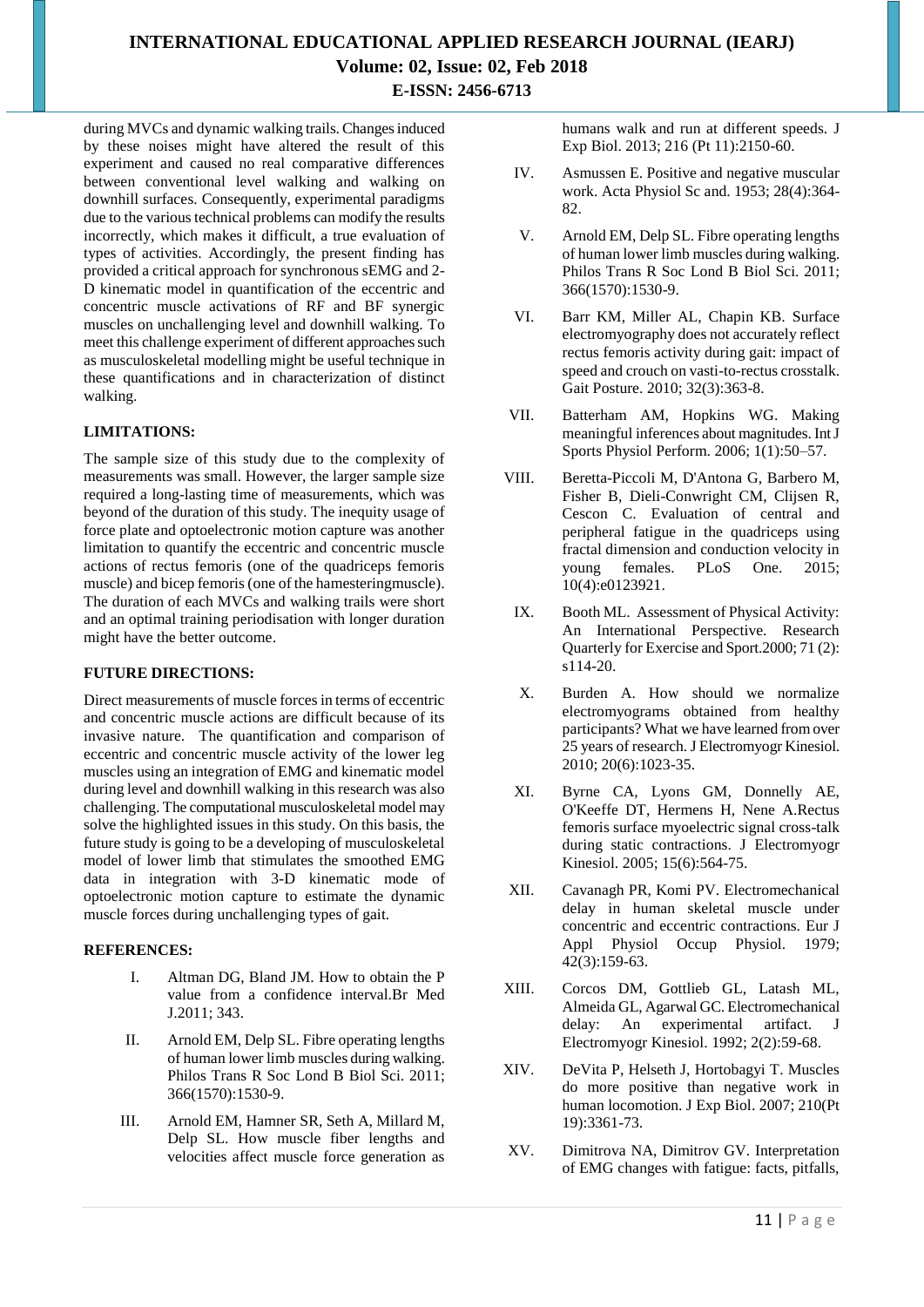and fallacies. J Electromyogr Kinesiol. 2003; 13(1):13-36.

- XVI. Dingwell JB, Cusumano JP, Cavanagh PR, Sternad D. Local dynamic stability versus kinematic variability of continuous overground and treadmill walking.J Biomech Eng. 2001 ;123(1):27-32.
- XVII. Donelan JM, Kram R, Kuo AD. Simultaneous positive and negative external mechanical work in human walking. J Biomech. 2002; 35(1):117-24.
- XVIII. Doud JR, Walsh JM.Muscle fatigue and muscle length interaction: effect on the EMG frequency components. Electromyogr Clin Neurophysiol. 1995; 35(6):331-9.
- XIX. Eng JJ, Winter DA. Kinetic analysis of the lower limbs during walking: what information can be gained from a three-dimensional model? J Biomech. 1995; 28:753–758.
- XX. Elmer S, Hahn S, McAllister P, Leong C, Martin J. Improvements in multi-joint leg function following chronic eccentric exercise. Scan J Med Sci Sports. 2012; 22(5): 653-661.
- XXI. Franz JR, Kram R. The effects of grade and speed on leg muscle activations during walking. Gait Posture. 2012; 35:143–7.
- XXII. Farina D, Merletti R, Indino B, Graven-Nielsen T. Surface EMG crosstalk evaluated from experimental recordings and simulated signals. Reflections on crosstalk interpretation, quantification and reduction. Methods Inf Med. 2004; 43(1):30-5.
- XXIII. Franz JR, Kram R. Advanced age affects the individual leg mechanics of level, uphill, and downhill walking. J Biomech. 2013 Feb 1; 46(3): 535–540.
- XXIV. Fukunaga T, Ichinose Y, Ito M, Kawakami Y, Fukashiro S. Determination of fascicle length and pennation in a contracting human muscle in vivo. J Appl Physiol .1997; 82:354–358.
- XXV. Grabiner MD, Owings TM.EMG differences between concentric and eccentric maximum voluntary contractions are evident prior to movement onset. Exp Brain Res. 2002; 145(4):505-11.
- XXVI. Hawkins SA, Schroeder ET, Wiswell RA, Jaque SV, Marcell TJ, Costa K. Eccentric muscle action increases site-specific osteogenic response.Med Sci Sports Exerc. 1999; 31(9):1287-92.
- XXVII. Hermens HJ, Freriks B, Disselhorst-Klug C, Rau G. Development of recommendations for SEMG sensors and sensor placement

procedures. J Electromyogr Kinesiol. 2000; 10(5):361-74.

- XXVIII. Hibbs AE, Thompson KG, French DN, Hodgson D, Spears IR. Peak and average rectified EMG measures: which method of data reduction should be used for assessing core training exercises? J Electromyogr Kinesiol. 2011; 21(1):102-11.
	- XXIX. Hopkins WG (2000). Measures of reliability in sports medicine and science. Sports Medicine 30, 1-15.
	- XXX. Hopkins W, Marshall S, Batterham A, Hanin J. Progressive statistics for studies in sports medicine and exercise science. Med Sci Sports Exerc.2009; 41 (1): 3
- XXXI. Hug F. Can muscle coordination be precisely studied by surface electromyography? J Electromyogr Kinesiol. 2011; 21(1):1-12.
- XXXII. Hussain MS, Reaz MBI, Mohd-Yasin F, Ibrahimy MI. Electromyography signal analysis using wavelet transform and higher order statistics to determine muscle contraction. J. Knowl. Eng. Expert Syst.2009; 26:35– 48.
- XXXIII. Kamen G, Caldwell GE. Physiology and interpretation of the electromyogram. J Clin Neurophysiol. 1996; 13(5):366-84.
- XXXIV. Kellis E, Baltzopoulos V. Muscle activation differences between eccentric and concentric isokinetic exercise. Med Sci Sports Exerc. 1998; 30(11):1616-23.
- XXXV. Koh TJ, Grabiner MD. Cross talk in surface electromyograms of human hamstring muscles.J Orthop Res. 1992; 10(5):701-9.
- XXXVI. Kuster M, Sakurai S, Wood GA.Kinematic and kinetic comparison of downhill and level walking. Clin Biomech (Bristol, Avon). 1995; 10(2):79-84.
- XXXVII. Isner-Horobeti ME, Dufour SP, Vautravers P, Geny B, Coudeyre E, Richard R. Eccentric exercise training: modalities, applications and perspectives. Sports Med. 2013; 43(6):483- 512.
- XXXVIII. Lee M, Kim J, Son J, Kim Y. Kinematic and kinetic analysis during forward and backward walking. Gait Posture. 2013; 38(4):674-8.
- XXXIX. Linnamo V, Strojnik V, Komi PV.EMG power spectrum and maximal M-wave during eccentric and concentric actions at different force levels. Acta Physiol Pharmacol Bulg. 2001; 26(1-2):33-6.
	- XL. Maeo S, Yamamoto M, Kanehisa H. Muscular adaptations to short-term low-